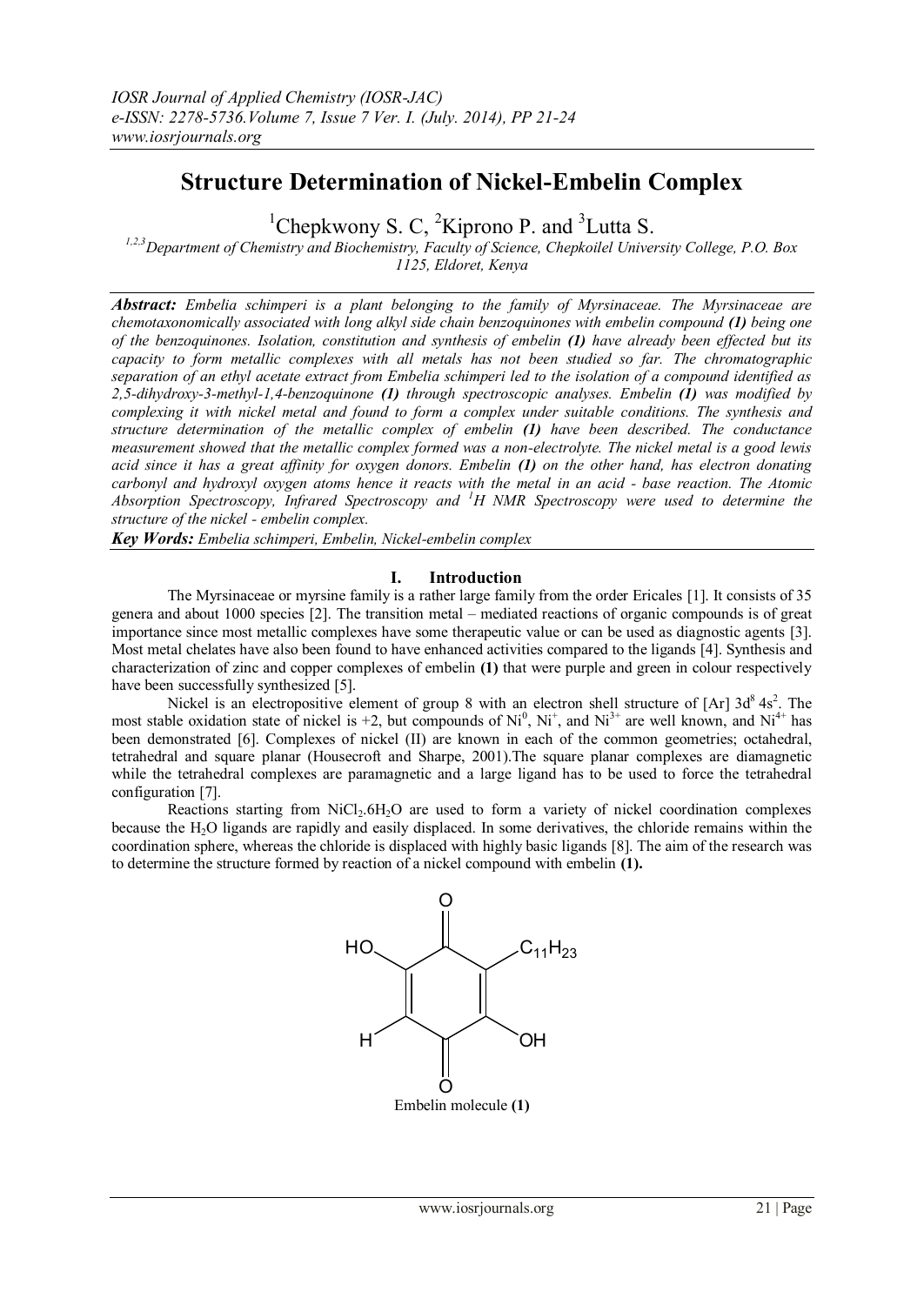## **II. Materials And Methods**

## Collection of plant parts

Embelia schimperi stem barks were collected from mau forest in Kericho district which is about 260 km west of Nairobi city. Its identification was carried out at the herbarium, Department of Biological sciences, Chepkoilel University College and given a voucher number Ker 02 05 001. The barks were air-dried for three weeks then ground into fine powder.

## Extraction and isolation of embelin compound

A quantity of 1.2 kg of the bark powder of Embelia Schimperi was soaked in two litres of ethyl acetate in the cold for 48 hours while mechanically stirring. The extract was then filtered under suction and concentrated to dryness using a rotary evaporator to give a dark-brown sticky paste weighing 5.5 grams. This was then dissolved in n-hexane, mixed with 13.75 grams of de-activated silica gel which acted as the adsorbent and finally the solvent was removed from the mixture using a rotavapor. The slurry obtained was packed on a chromatographic column under n-hexane with 500 grams of de-activated silica gel. Elution was done using nhexane, ethyl acetate and methanol. The polarity of the system was increased with increased addition of ethyl acetate up to 100 % ethyl acetate. The column was finally washed with methanol. Different fractions of the solvents were collected separately. Embelin **(1)** is highly unstable on non-deactivated silica gel. For this reason, the commercial analytical thin layer chromatography plates were deactivated by impregnating with 3 % oxalic acid in methanol. This was done by dipping the plates for 2-3 minutes and then drying them for about 5 minutes in an oven at a temperature of 110  $^{\circ}$ C. The solvent system used to develop the thin layer chromatography plates was n-hexane: ethylacetate: acetic acid in the ratio of 85:10:5 respectively. The n-hexane fraction contained mainly fatty acid material. As the mobile phase became more polar by addition of ethyl acetate, the quinonoid pigments were eluted. This was confirmed by running a thin layer chromatography analysis. The compound that had an Rf of 0.525, which was of interest, was in larger quantities than others and therefore masked the minor ones on thin layer chromatography plate. The compound, which was embelin **(1)**, was recrystallized twice to obtain it in high purity. This was achieved by dissolving the 2.0 grams of the compound in ethyl acetate and leaving it to stand for one week. This yielded an orange compound which had a melting point of  $140 - 142$  °C. This was in line with the melting point of embelin **(1)** given in literature [1].

## Synthesis of nickel-embelin complex

Nickel (II) chloride, NiCl<sub>2</sub>.6H<sub>2</sub>0, (0.0404 g, 0.17 mmols) was dissolved in 100 ml methanol to give a green solution. Embelin **(1)**,  $C_{17}H_{26}O_4$ , (0.1000 g, 0.34 mmols) was dissolved in 150 ml methanol to obtain an orange solution. The two solutions were then mixed, and the brown solution that resulted was stirred for two hours. The pH of the solution was measured at the end of the two hours. The solution was then concentrated to about 100 ml by rotary evaporation, filtered and allowed to stand for 12 hours. The deep green product that precipitated was filtered and washed thoroughly with 150 ml methanol, followed by 100 ml acetone and finally 50 ml diethyl ether. The resulting complex was air-dried for 24 hours, weighed and found to be 0.04 grams.

### Conductance measurement

Conductivity measurements were done using an EC 215 conductivity meter at Chepkoilel University College. A standard solution of 0.01 M KCl was prepared and its conductance measured in order to determine the cell constant. The conductance of the nickel-embelin complex was then measured.

## Structure determination of nickel-embelin complex

The complex was subjected to the following spectroscopic analyses: Atomic Absorption Spectroscopy using Chem Tech 2000 instrument at Moi University, Infrared spectroscopy using a Shimadzu model 408 spectrophotometer at Chepkoilel University College and Proton Nuclear Magnetic Resonance spectroscopy was recorded at 300 MHz on an AV-300 NMR spectrometer at Surrey University.

## **III. Results And Discussion**

 Reaction of a solution of embelin **(1)** in methanol with methanol solution of nickel chloride crystals led to the formation 0.04 g of a deep green precipitate which upon dissolving with DMSO, formed a deep green solution. A characteristic feature of many d-block elements is the formation of coloured complexes which arise since the wavelength of light emitted or absorbed during d-d transition occurs in the visible region of the electromagnetic spectrum [9]. Conductance measurement was done in DMSO and the molar conductivity value of the nickel-embelin complex obtained was 0.19  $\Omega^{-1}$  cm<sup>2</sup> mol<sup>-1</sup>. This was below 50  $\Omega^{-1}$  cm<sup>2</sup> mol<sup>-1</sup> which is the least value suggested by Greenwood and co-workers for electrolytes in DMSO [10]. This showed that the nickel-embelin complex formed was a non-electrolyte.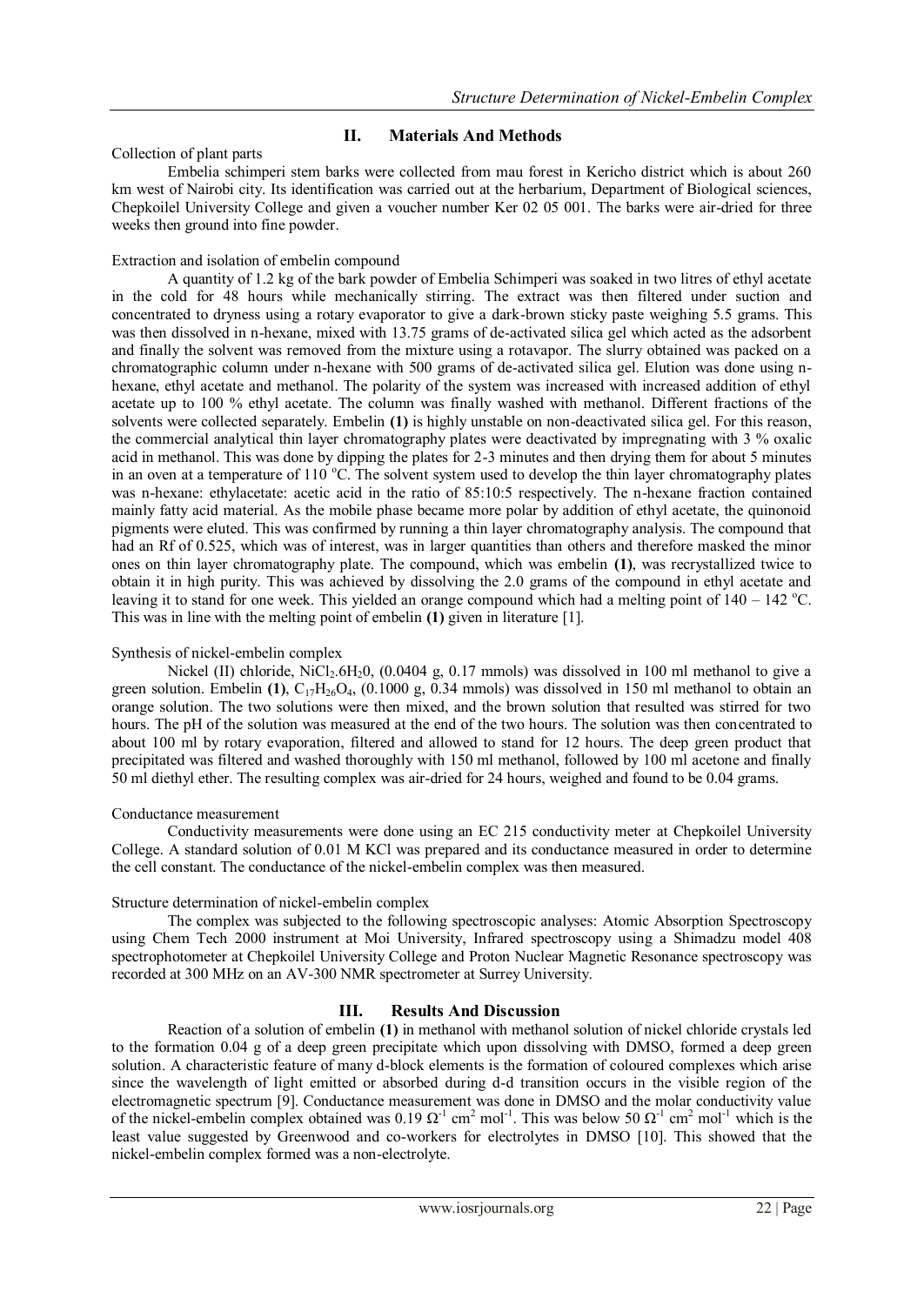The AAS study carried gave a 9.31 % percentage composition of the nickel metal present in the complex. The theoretical percentage composition of nickel in the complex was found to be 8.62 %.

The IR spectrum of nickel-embelin complex showed that the carbonyl group shifted from  $1610 \text{ cm}^{-1}$  in embelin (1) to a broad peak in the region at  $1530 - 1480$  cm<sup>-1</sup> with a maximum at  $1520$  cm<sup>-1</sup> in the nickelembelin complex. While the hydroxyl group changed from a sharp peak at 3300 cm-1 in embelin **(1)** to a broad one in the region, 3400 – 3150 cm-1 in the nickel-embelin complex**.** The extreme case of protonation shows that the carbonyl bond has increased single-bond character and longer length, and the same tendency occurs in hydrogen bonding, leading to a lowering of the vibration frequency [11]. Studies done by Agarwal 2000, showed that a negative shift in carbonyl vibration indicates a decrease in the stretching force constant of carbonyl as a consequence of coordination through the carbonyl oxygen atom [12]. Thus, the carbonyl group in embelin **(1)** is coordinated to nickel through its oxygen atom. The change in hydroxyl group of embelin **(1)** is as a result of its coordination to nickel through its hydroxyl atom.

Table 1 shows some of selected IR bands of both embelin and the nickel-embelin complex. Table 1. Some IR bands of embelin and nickel-embelin complex.

| IR BANDS $(cm-1)$ | <b>EMBELIN</b> | NICKEL-EMBELIN |
|-------------------|----------------|----------------|
| O-H               | 3300           | $3400 - 3150$  |
| $C-H$ str.        | 2900, 2850     | 2900, 2850     |
| $C=O$             | 1610           | $1530 - 1480$  |
| C-H out of plane  | 830, 770       | 830, 770       |

The  ${}^{1}H$  NMR studies of the nickel-embelin complex showed signals at 2.495 ppm which was a peak due to the protons from the DMSO solvent used and a peak at 3.329 ppm which was a peak caused by the terminal methyl group in the complex. Nickel being a  $d^8$  system has 2 unpaired electrons located in the  $d_{z2}$  and the  $d_{x2-y2}$  orbitals. This causes it to form paramagnetic compounds. Hence, no signal is expected for NMR studies. This is due to the fact that the paramagnetic shift that occurs causes the ring carbons to broaden beyond recognition except those of the terminal methyl group. Hence, this affects the absorption of the carbon signals [4].

The structure of the nickel-embelin was determined to be as follows:



Nickel metal contains empty d-orbitals that were utilized in bonding. Embelin **(1)** is expected to act as a bidentate ligand with possible coordination sites being the carbonyl and the hydroxyl functional groups. Embelin **(1)** contains an acidic proton which may be displaced by a base, and thus the nickel **(II)** ion behaves as a base and displaces the acidic proton from embelin **(1)**. The nickel (II) ion which has a high affinity for oxygen and coordinates with ligands which contain oxygen as donor atoms is able to displace the acidic proton by accepting the lone pair of electrons from the hydroxyl oxygen atom of embelin **(1)**, which possesses carbonyl and hydroxyl oxygen atoms. Thus, embelin **(1)** acts as an electron donor (lewis base) while nickel (II) acts as an electron acceptor (lewis acid).Therefore, the reaction between embelin **(1)** and nickel (II) ion is essentially an acid-base reaction.

### **IV. Conclusion**

The reaction of embelin with nickel ions leads to the formation of an octahedral complex. The two molecules of embelin provides four oxygen atoms around nickel and two water molecules from the nickel salt complete the coordination sphere to give an octahedral complex.